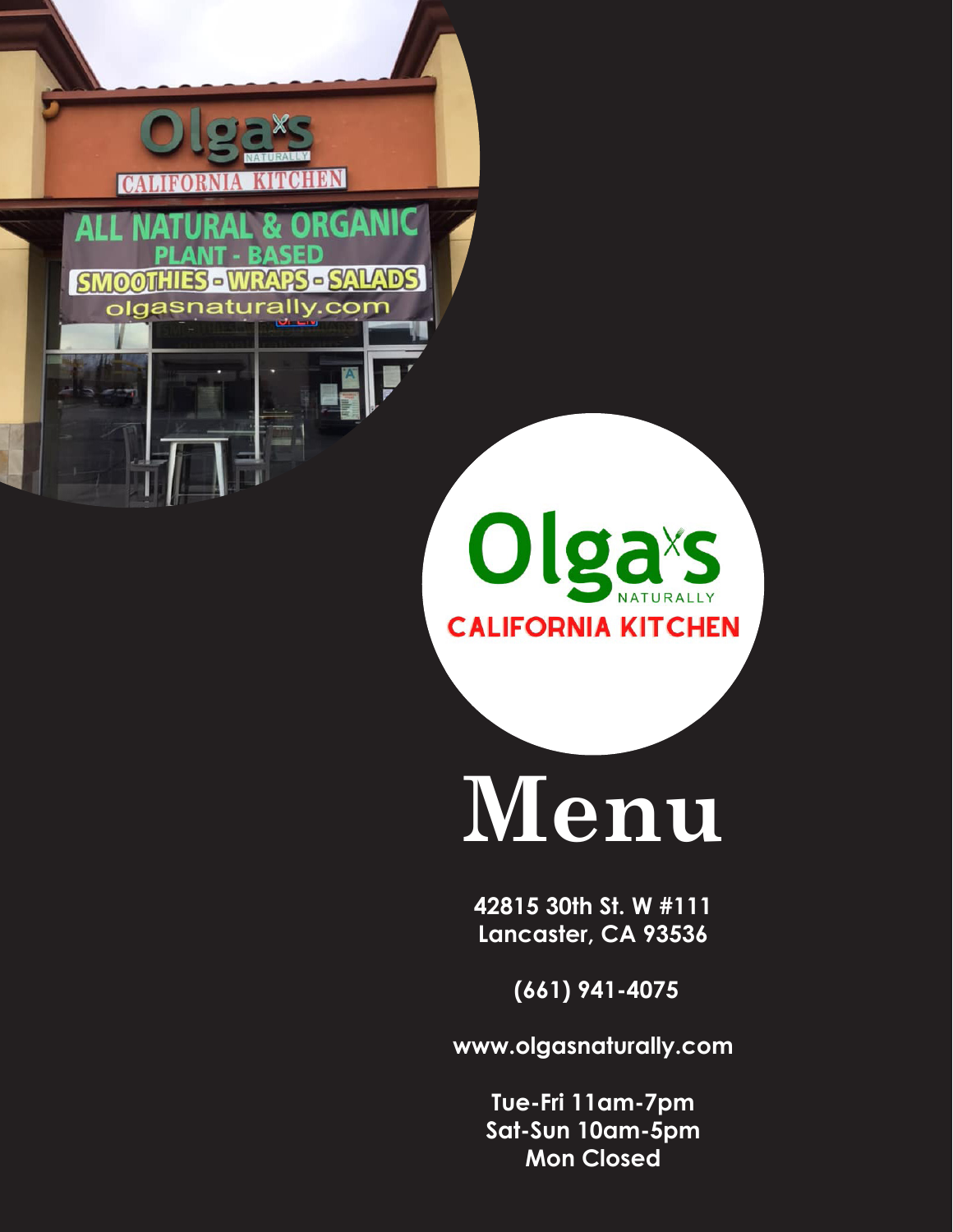

# **BUDGET MENU**

### CHICKEN PORTOBELLO SANDWICH

*Chicken Breast, Portobello, Mushroom, Spinach, Parmesan Cheese, and Pesto Spread*

### TURKEY AVOCADO SANDWICH

*Turkey Breast, Organic Spring Mix, Cucumber, Avocado, Grilled Onions, Goat Cheese and Garlic Chipotle Spread*

## TUNA & CRANBERRY SANDWICH

*Tuna Salad, Spring Mix, Cucumber, Avocado, Kelomoto Olives, Mustard*

### POLLO ASADO VERDE SANDWICH

*Chicken Breast, Organic Spring Mix, Roasted Peppers, Grilled Onions, Feta Cheese, and Pesto Spread*



*3 Eggs, served with our southern-border style breakfast potato, and 2 pieces of toast*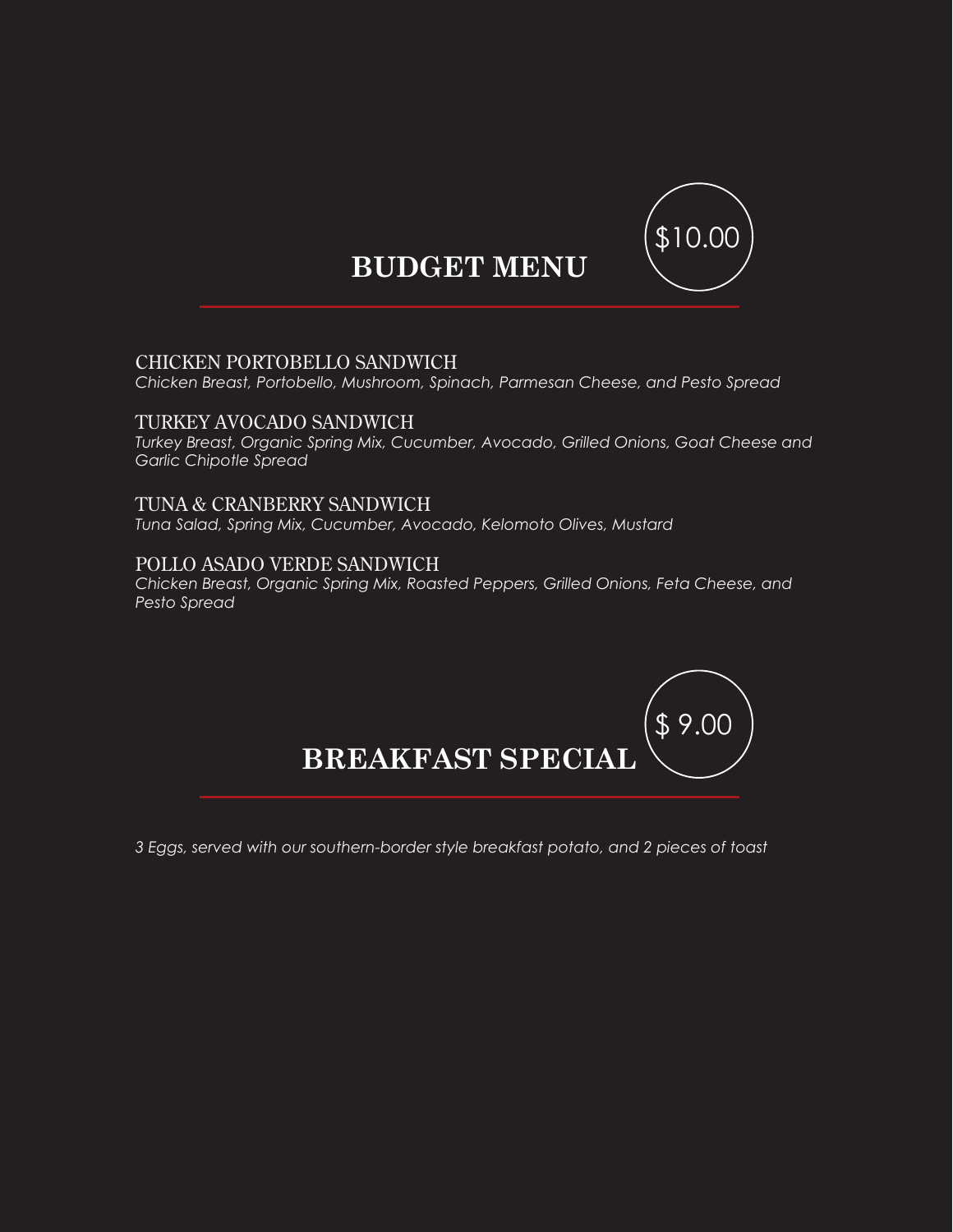# **OMELETTES: SOUTHERN CALI-STYLE MENU**

| <b>FIESTA</b><br>Served with Mushrooms, Roasted Peppers,<br>Onions, Cheese, Avocado, and Chipotle<br>Sauce                     | \$12.99 | <b>CHEESY SPINACH OMELETTE</b><br>Eggs, Spinach, Parmesan, Cheddar and Blue<br>Cheese              | \$12.99 |
|--------------------------------------------------------------------------------------------------------------------------------|---------|----------------------------------------------------------------------------------------------------|---------|
| <b>POBLANO</b><br>Served with Chicken Breast, Roasted Pasilla,<br>Red Onion, Tomato, and Cheese                                | \$12.99 | THE RANCHEROS EGGS<br>Two Eggs, Corn Tortillas, Roasted Corn, Red<br>Sauce, Black Beans and Cheese | \$13.99 |
| CALIFORNIANO VEGETARIANO<br>Served with Organic Seasonal Veggies,<br>Spinach, Mushrooms, Red Onion, Olives, and                | \$11.99 | <b>CHILAQUILES</b><br>Eggs, Pasilla Pepper, Black Beans, Red Sauce,<br>Cheese, and Cilantro        | \$12.99 |
| Goat Cheese                                                                                                                    |         | <b>BREAKFAST TINGA WRAP</b><br>Four Tortilla Wrap, Eggs, Chicken Tinga,                            | \$12.99 |
| <b>CABOS</b><br>Chicken Breast, Roasted Pasilla, Tomato,                                                                       | \$12.99 | Cheese, Spinach, Cilantro                                                                          |         |
| Onions, Cilantro, coated with our Special<br><b>Red Sauce</b>                                                                  |         | <b>CLASSIC SANDWICH</b><br>Ciabatta or Brioche Bread, Fried or Scrambled                           | \$10.99 |
| VERDE PICANTE SPICY GREEN<br><b>OMELETTE</b><br>Served with a Spinach, Kale, Onions, Pasilla,<br>Jalapeños, Pesto, Goat Cheese | \$11.99 | Egg, Lettuce, Tomato, Cheese, and Chipotle<br>Spread                                               |         |

### CHORIZO OMELETTE

*Eggs, Chorizo, Potato, Avocado, Feta Cheese and Beans*

\$13.99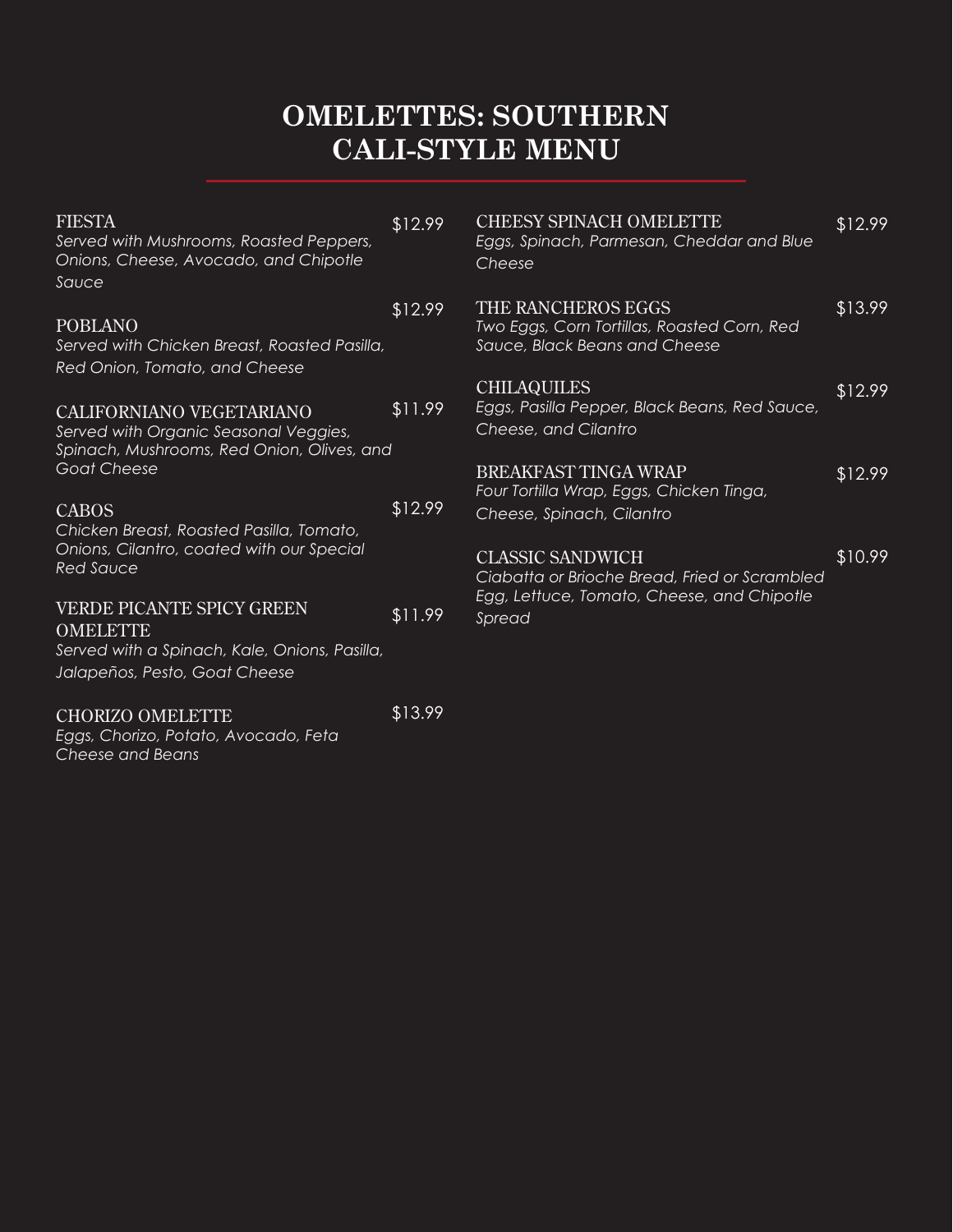# **SALADS**

| <b>L.A.'S SPECIAL SALAD</b><br>All Natural Grilled Chicken Breast, Organic<br>Spring Mix, Bell Peppers, Tomatoes,<br>Cucumbers, Carrots, Red Onion | \$12.99 | <b>SENIOR CAESAR SALAD</b><br><b>Grilled Chicken Breast, Romaine Lettuce</b><br>Mix, Tomatoes, Croutons, Parmesan                                                | \$12.99 |  |
|----------------------------------------------------------------------------------------------------------------------------------------------------|---------|------------------------------------------------------------------------------------------------------------------------------------------------------------------|---------|--|
| <b>TRES COLORES SALAD</b><br>Romaine Lettuce, Bell Peppers, Tomatoes,<br>Cucumbers, Olives, Feta Cheese                                            | \$11.99 | THE ORIGINAL TUNA 'N CRANBERRIES<br><b>SALAD</b><br>Tuna Salad, Organic Spring Mix, Hard Boiled<br>Egg, Tomatoes, Cucumber, Kalamata Olives,<br><b>Red Onion</b> | \$12.99 |  |
| <b>SALAD DE GALA</b><br>Chiken Breast, Kale, Spinach, Quinoa,<br>Cucumber, Tomatoes, Feta Cheese,<br>Cranberries                                   | \$12.99 |                                                                                                                                                                  |         |  |
| <b>WRAPS</b>                                                                                                                                       |         |                                                                                                                                                                  |         |  |
| <b>SO-CAL SPECIAL WRAP</b><br>All Natural Chicken Breast, Organic Mix,<br>$T = 1$                                                                  | \$12.99 | <b>TURKEY AVOCADO WRAP</b><br>All Natural Turkey Breast, Organic Mix,<br>$T = 1$                                                                                 | \$12.99 |  |

| <b>SO-CAL SPECIAL WRAP</b><br>All Natural Chicken Breast, Organic Mix,<br>Tomatoes, Roasted Pepper, Cucumber,<br>Avocado, Garlic Chipotle Spread | \$12.99 | <b>TURKEY AVOCADO WRAP</b><br>All Natural Turkey Breast, Organic Mix,<br>Tomatoes, Avocado, Goat Cheese, Grilled<br>Onion, Garlic Chipotle Spread                | \$12.99 |
|--------------------------------------------------------------------------------------------------------------------------------------------------|---------|------------------------------------------------------------------------------------------------------------------------------------------------------------------|---------|
| POLLO ASADO VERDE<br>All Natural Chicken Breast, Organic Spring<br>Mix, Roasted Pepper, Feta Cheese,<br>Grilled Onion, Pesto Spread              | \$12.99 | <b>BAJA CHICKEN WRAP</b><br>All Natural Chicken Breast, Grilled Veggies,<br>Organic Spring Mix, Black Beans, Roasted Corn,<br>Cheese, and Garlic Chipotle Spread | \$13.99 |
| <b>CESAR CHAVEZ WRAP</b><br>All Natural Chicken Breast, Organic Spring<br>Mix, Cucumber, Avocado, Onion, Goat<br>Cheese, Olives                  | \$12.99 | THE ORIGINAL TUNA 'N CRANBERRIES<br>WRAP<br>Tuna Salad, Spinach Mix, Cucumber, Mustard<br>Avocado, Kalamata Olives, Blue Cheese                                  | \$12.99 |

# **LUNCH & DINNER**

\$13.99

### CHICKEN PESTO QUESADILLA

*All Natural Chicken Breast, Cheese, Pesto, Spinach, Roasted Peppers, Tomatoes, Cilantro, and a side of Guacamoles.*

#### \$13.99 CHICKEN PORTOBELLO QUESADILLA *All Natural Chicken Breast, Portobello, Cheese, Tomatoes, Cilantro, and a side of Guacamole.*

# CHICKEN MOLE NACHOS

\$13.99

*All Natural Chicken Breast, Cheese, Beans, Tomatoes, Guacamole, Salsa, Jalapenos, and Cilantro.* 

### FAJITA BOWL

\$12.99

*All Natural Chicken Breast, Bell Peppers, Beans, Rice, Guacamole, Lettuce Mix, and Tomatoes.*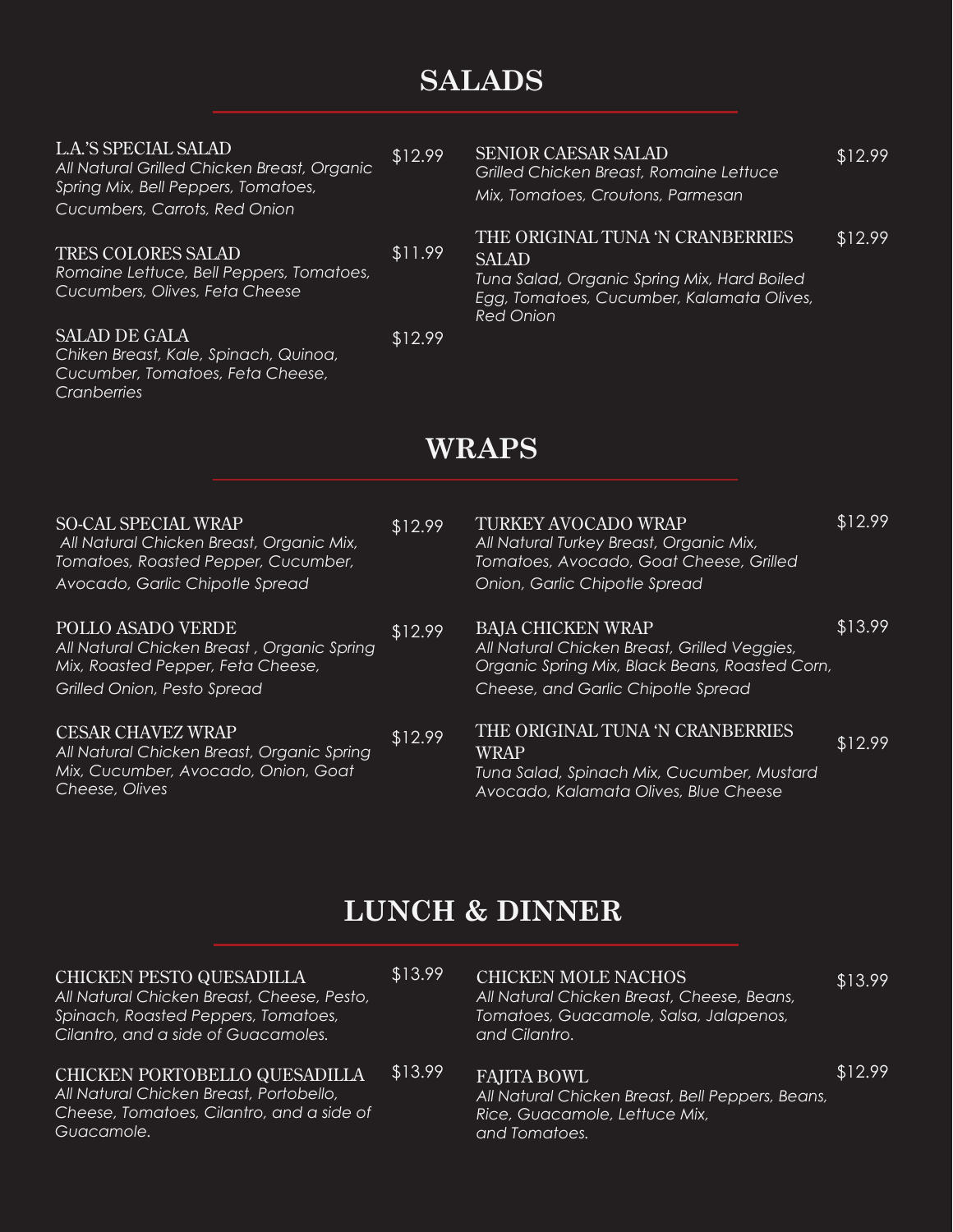# **VEGAN BREAKFAST / PLANT BASED**

| <b>CALIFORNIA VGN BURRITO</b><br>Tortilla, Eggless Mix, Soyrizo, Black Beans,<br>Potato, Avocado and Salsa                                   | \$10.99 | AV VGN FRENCH TOAST<br>Cinnamon Bread Dipped in Almond and<br>Coconut Milk and Topped with Seasonal Fruit | \$11.99 |
|----------------------------------------------------------------------------------------------------------------------------------------------|---------|-----------------------------------------------------------------------------------------------------------|---------|
| PORTOBELLO VGN QUESADILLA<br>Tortilla, Eggless mix, Portobello, Org Spinach<br>and Kale, Roasted Peppers, Vgn Cheese                         | \$12.99 | <b>ORGANIC PANCAKES</b><br>Topped with Seasonal Organic Fruit w/ Side<br>of Organic Maple Syrup           | \$10.99 |
| ORGANIC VEGGIES VGN CHILAQUILES<br>Tortilla Chips, Veggies, Roasted Tomatoes<br>Salsa, Avocado and VGN Sour Cream                            | \$12.99 | ORGANIC CARROT PANCAKES<br>Topped with Seasonal Organic Fruit w/ Side<br>of Organic Maple Syrup           | \$11.99 |
| <b>QH BREAKFAST BOWL</b><br>Eggless Scramble, Sausage, Sweet Peppers,<br>Potato, Black Beans. Topped with our<br><b>Roasted Tomato Salsa</b> | \$11.99 | ORGANIC WILD BERRY PANCAKES<br>Organic Wild Berries, and Banana w/ Side of<br>Organic Maple Syrup         | \$12.99 |
| <b>CLASSIC EGGLESS SCRAMBLE</b><br>Eggless Scramble, Sausage, Organic Kale<br>and Spinach, Potatoes and Sliced Gluten<br><b>Free Toast</b>   | \$11.99 | <b>ORGANIC BELGIAN WAFFLES</b><br>Topped with Seasonal Organic Fruit w/ Side<br>of Organic Maple Syrup    | \$11.99 |
| <b>AVOCADO TOAST</b>                                                                                                                         | \$10.99 |                                                                                                           |         |

*Avocado, Sliced Heirloom Tomatoes, Fresh Basil, 2 Slices of VGN Gluten Free Toast, Olive Oil, Salt and Pepper*

## **BEVERAGES**

| <b>GREEN GINGER KALE</b><br>Kale, Spinach, Mango, Pineapple, Peaches, Ginger, Orange<br>Juice | \$7.99 | <b>ORGANIC COFFEE</b>   | \$4.50 |
|-----------------------------------------------------------------------------------------------|--------|-------------------------|--------|
| <b>MUCHO MANGO GINGER</b>                                                                     | \$7.99 | <b>ORGANIC ICED TEA</b> | \$5.00 |
| Mango, Pineapple, Peaches, Ginger, Orange Juice<br>WILD BERRY VERY GOOD                       |        | <b>ORANGE JUICE</b>     | \$6.00 |
| Strawberries, Banana, Mixed Berries, and Orange Juice                                         | \$7.99 | <b>SNAPPLE</b>          | \$3.00 |
| PINA COLADA<br>Pineapple, Peaches, Mango, Banana, Lime Juice, Orange<br>Juice                 | \$7.99 | <b>SODA</b>             | \$3.00 |
| <b>YUBA PEACH PASSION</b><br>Peaches, Strawberries, Banana, Orange Juice                      | \$7.99 | WATER BOTTLE            | \$2.00 |
| <b>TROPICAL BREEZE</b><br>Mixed Berries, Mango, Pineapple, Peaches, Orange Juice              | \$7.99 | <b>GLASS OF WATER</b>   | \$2.00 |